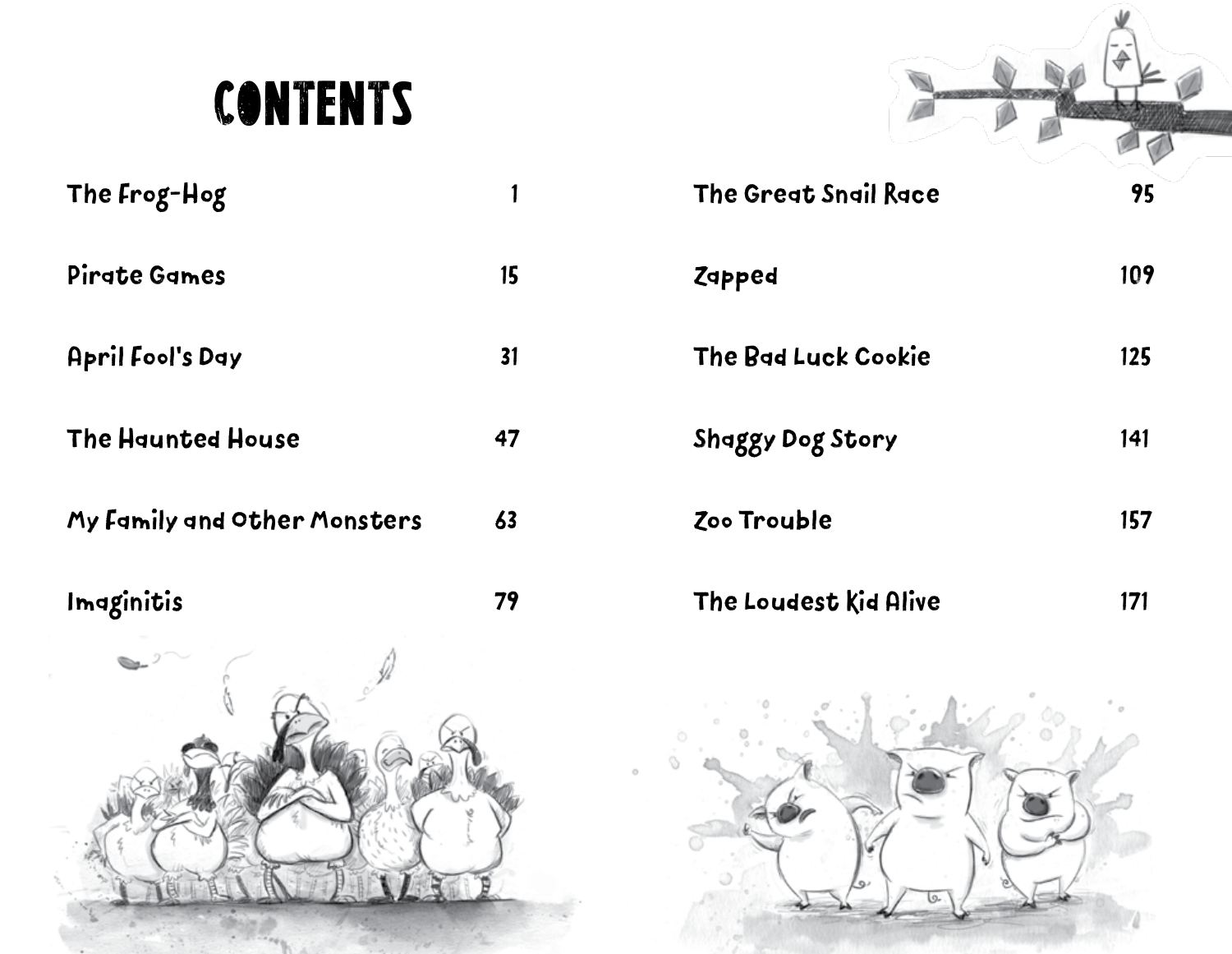For Iris - MC

To Ashley and the awesome students at Tucker Road Bentleigh Primary School, Victoria - PC

To my Aussie family; Daniel, Ertan, and Stephanie – AT

## The Frog-Hog

Princess Jayne didn't *mean* to turn her sister into a Frog-Hog. A frog would have been enough.

'Clean your room,' Princess Sara said one day when their royal parents, the King and Queen of Alzania, were out of the palace. Sara was only three years older than Jayne but she was very bossy.

1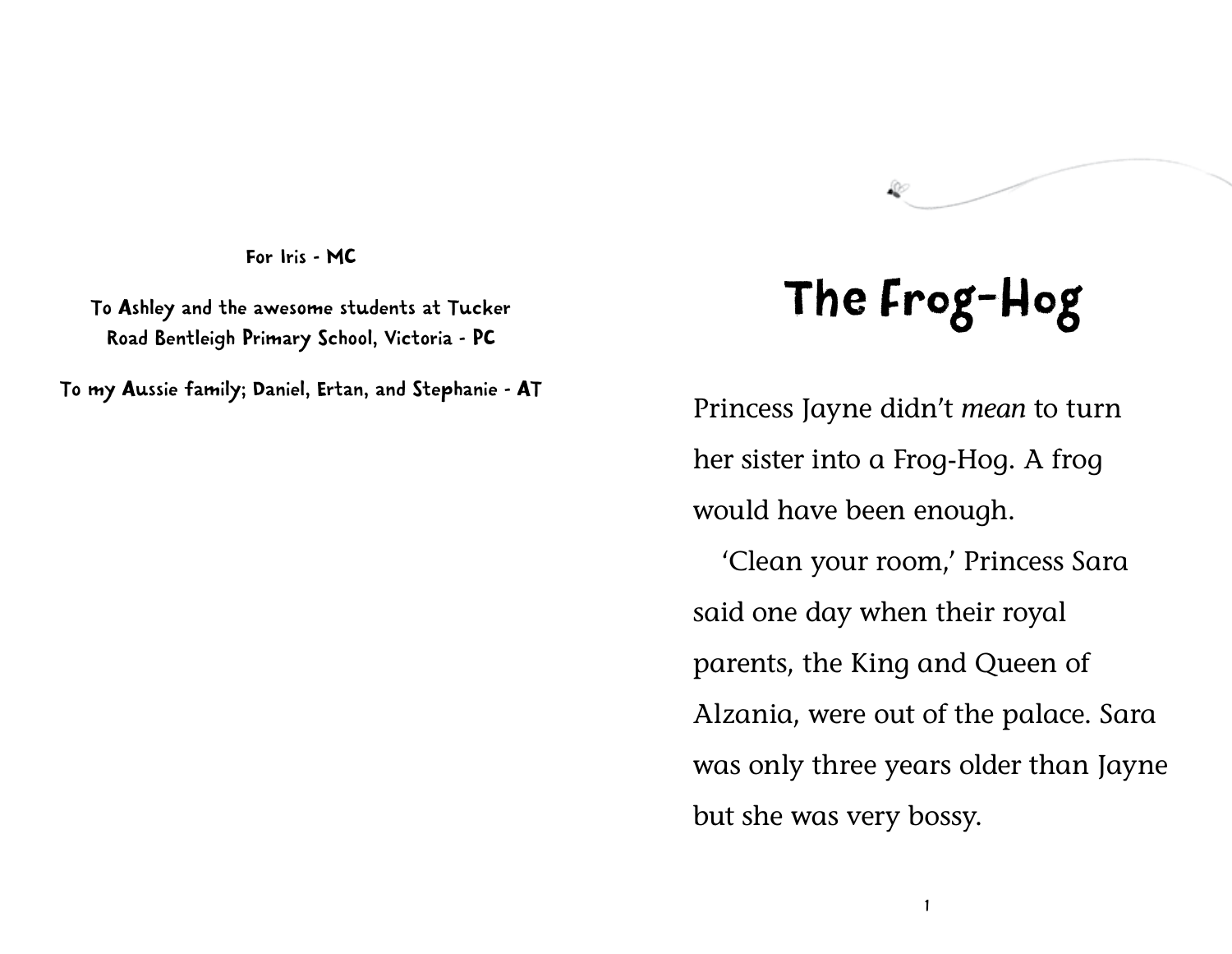'You can't order me around,' Jayne hissed. 'Besides, I've got things to do and places to be! And Nanny said—' '*Nanny's* in bed sick,' said Sara with a smirk, 'so *I'm* in charge!'



Jayne clenched her fists. 'I'll show you!' she said, and then muttered a spell she remembered from her *Book of Magic Spells*. 'Abi-neek iggy-got froggy-goop ele-phoon hoggy-woggy *. . .* Aaa–CHOO!'

She said the spell correctly, but at the last second, sneezed!

There was a blue flash, a nasty smell, and a puff of smoke. Jayne saw a small, ugly animal sitting on the floor, wearing Sara's tiara. It was the size of a pumpkin but the shape of a hog, with slimy green frog's skin and a wide froggy mouth.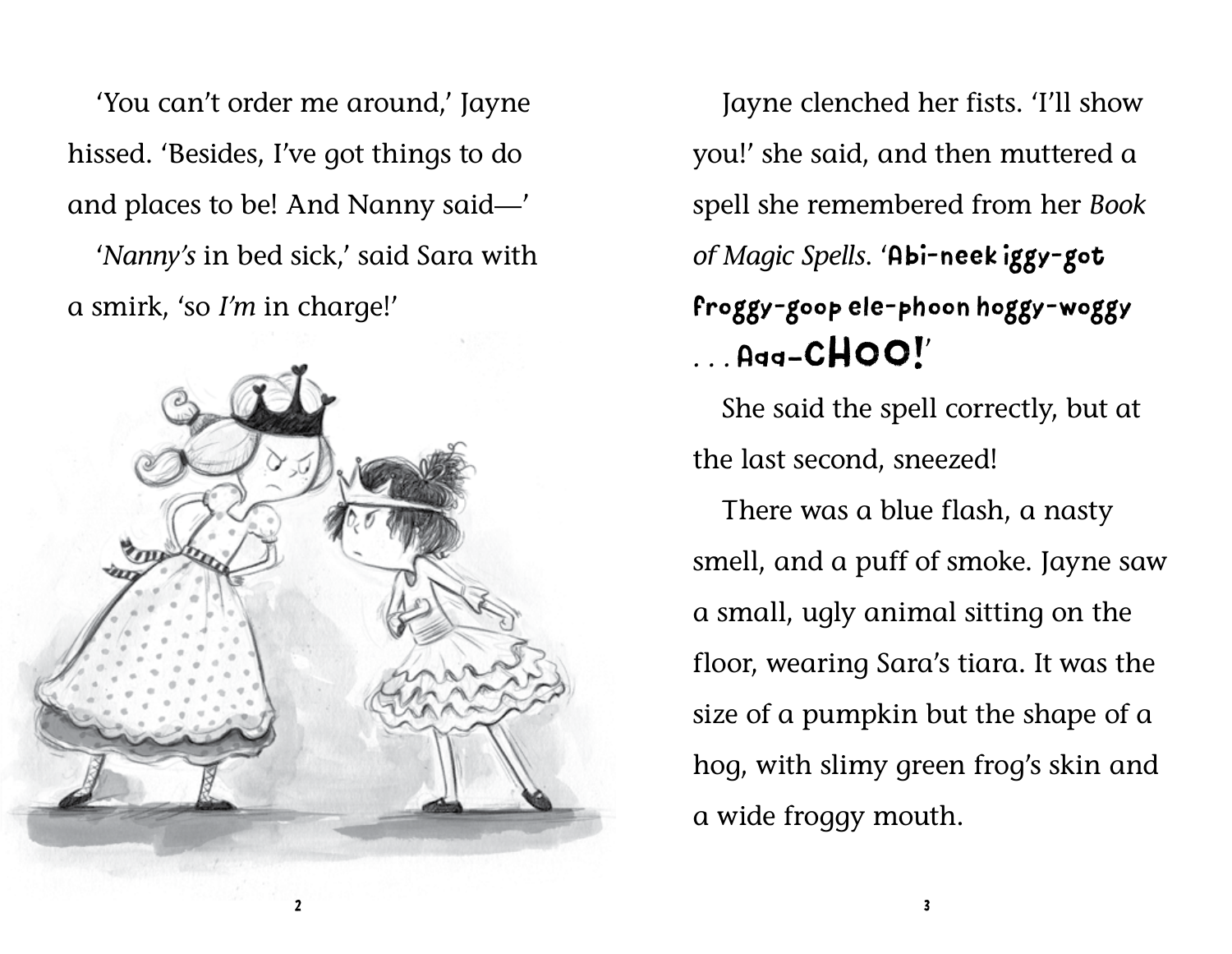'Eww!' Jayne covered her nose.

The 'Frog-Hog' smelled *bad*. SLUUURP! The Frog-Hog's tongue shot out, caught a fly and gulped it down. Then, squealing, it bolted from the room.

Jayne chased it down the stairs, out the front door and into the street, where it ran off at top speed.

'Sara! Come back!' she shouted. 'I'm sorry!'

Sara darted between the legs of a skinny, golden-haired boy. It was their brother, Prince Thomas!

Jayne grabbed his arm. 'Tom!' she

gasped. 'Help me!' 'I'll try,' said Tom, wide-eyed. Jayne dragged Tom down the street. As they ran, she told him everything that had happened.

'Can you turn her back?' her brother asked, alarmed.

Jayne's mouth fell open. She hadn't thought of that. How *do* you turn a Frog-Hog back into a person, even a yucky person like Sara? And what if she didn't turn back all the way? What if Sara still had a frog's face? Well okay, maybe that wouldn't be so bad . . .

4 5